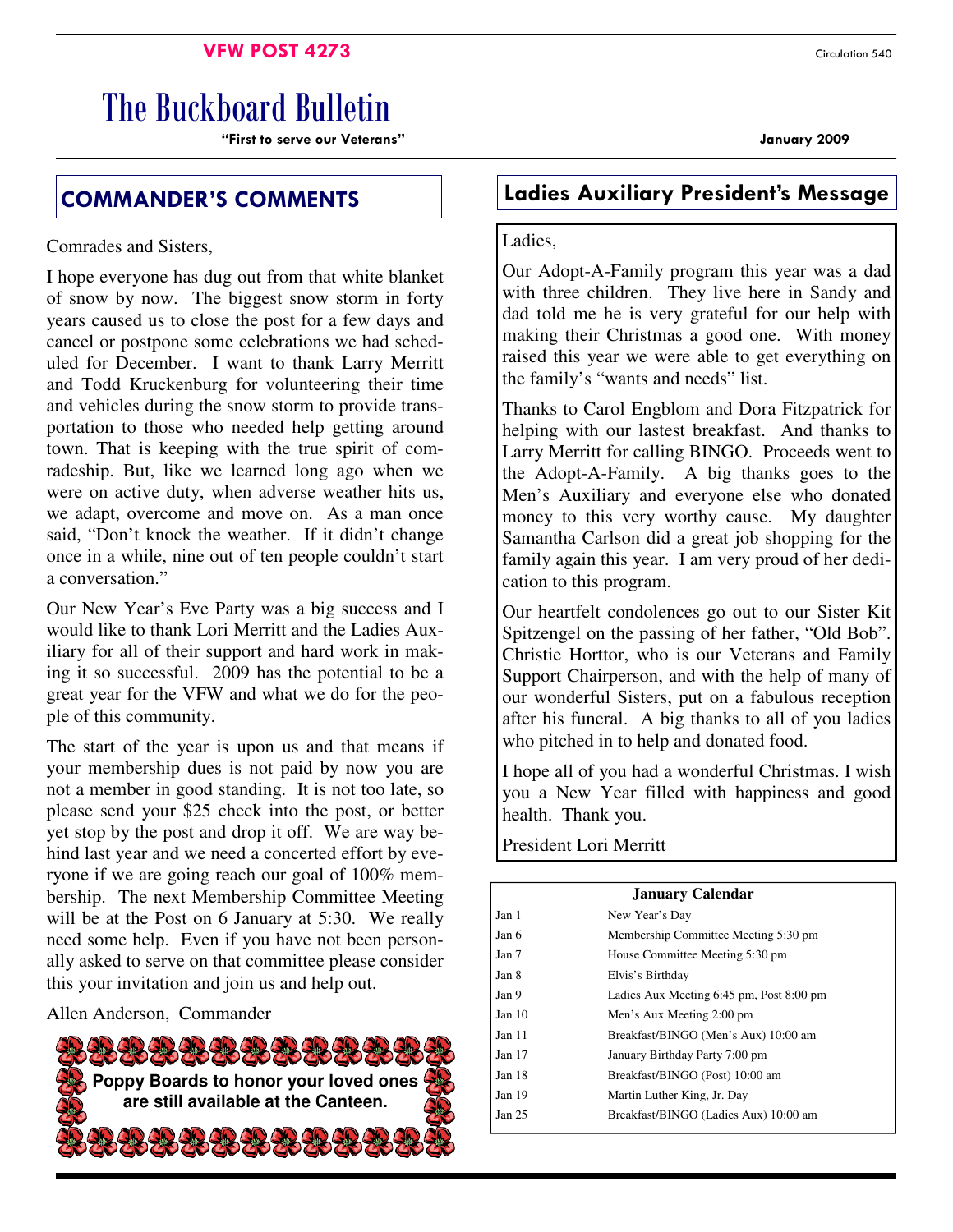### Page 2 The Buckboard Bulletin **From Your Editor**

#### Bert Key

Newsletter articles are due 21 January for the February Newsletter.

#### Contact your editor at:

#### **bert.key@us.army.mil**

**I want to thank Bier Chung for her outstanding catering of my Marine Corps Birthday party last month. She and Stuart did a wonderful job and I would recommend her service to anyone. Bert** 

#### **Men's Auxiliary**

#### **President's**

Hi guys. I hope everyone had a good holiday season. We finally had a White Christmas. I think everyone will agree that is enough of that for this year. I would like to thank Larry Merritt for his help with our December Breakfast. It looked like it was going to be fairly sparse but it turned out ok.

Our next meeting is on January 10 and we have a Breadfast/BINGO on the 11th. If the weather will cooperate I would like to see a good turnout for both events.

Please get your dues for 2009 in as soon as you can. If you need assistance let me know. Everyone stay safe and warm. Have a Happy New Year! Thank you.

Bob Dunn, President

### **The Post Chaplain**

**May the good Lord bless us all as we enter into the New Year.** 

#### Boring Middle School Student Wins!

Taylur DeWolf, an 8th grade student at Boring Middle School has recently been named the winder of the VFW's Patriot's Pen essay contest for the Department of Oregon. Haley Moore, also a student at Boring Middle School placed third in the District competition. District 15 includes; Sandy, Gresham, Oregon City, Canby, Woodburn, Silverton and Molalla and the areas around these cities. Both students were forwarded to District competition by Sandy Post 4273.

Students compete by writing an original 300 to 400 word essay on an annual patriotic theme. This year's theme is "Why America's Veterans Should Be Honored". The contest is open to all 6th, 7th and 8th grade students. The essays are judged on; knowledge of the theme, theme development and clarity of ideas.

As VFW District 15 winner Taylur De-Wolf, and the 2nd and 3rd place winners will receive a cash prize and certificates. Taylur DeWolf's 1st place essay will be forwarded to National level competition with the other 53 State and Territory winners. At National level she will be competing for thousands of dollars in savings bonds. The community can be very proud of these students.

## **The Auxiliary Chaplain Brier Chung**

Sisters and Brothers,

We have received word that long time member and former Sandy resident Barbara Ellis passed away. Our condolences go out to Dennis and the family.

We wish Hanna Lindholm a speedy recovery while she is on the mend. She is in a care facility in Gresham. Contact Lori Merritt for the name and address of the facility.

Our condolences go out to Kit and Rich Spitzengel for the loss of her father.

We are wishing Pat Anderson a speedy recovery.

May the good Lord bless us all.

**CANCER PROGRAM UPDATE Sadly, all of us have a loved one who has had or has some form of cancer. But, we have also been touched by the fact that someone we know has been cured or is in remission—and that is our goal—to see that all forms of cancer are cured or put into remission until a cure can be found. Prevention is the best cure, so get your mammograms and yearly physicals. If there is a sister out there that has cancer and hasn't received a cancer grant please get in touch with me at 503-668-4237. I have applications. MAY ALL YOUR DREAMS BECOME RAINBOWS.** 

| Post Officers                | 2008-2009      |                           | <b>Auxiliary Officers</b> |  |
|------------------------------|----------------|---------------------------|---------------------------|--|
| Commander                    | Allen Anderson | President                 | Lori Merritt              |  |
| <b>Senior Vice Commander</b> | Mike Horttor   | <b>Sr. Vice President</b> | <b>Helene Hawkins</b>     |  |
| Junior Vice Commander        | Jim Mitchell   | Jr. Vice President        | <b>Christie Horttor</b>   |  |
| Chaplain Pro Tem             | Marty LeDoux   | <b>Treasurer</b>          | Jackie Key                |  |
| <b>Ouartermaster</b>         | Tim Wilson     | Chaplain                  | <b>Brier Chung</b>        |  |
| Judge Advocate               | John Lamb      | Secretary                 | Dora Fitzpatrick          |  |
| Adjutant                     | Al Gagnon      | Guard                     | Kit Spitzengel            |  |
| Surgeon                      | Dan Copher     | Conductress               | Carol Engblom             |  |

## Your Membership Dues **ARE NOW OVER DUE**

### Send in your dues **NOW!**

Lets make our Post and Auxiliaries 100% Again this year!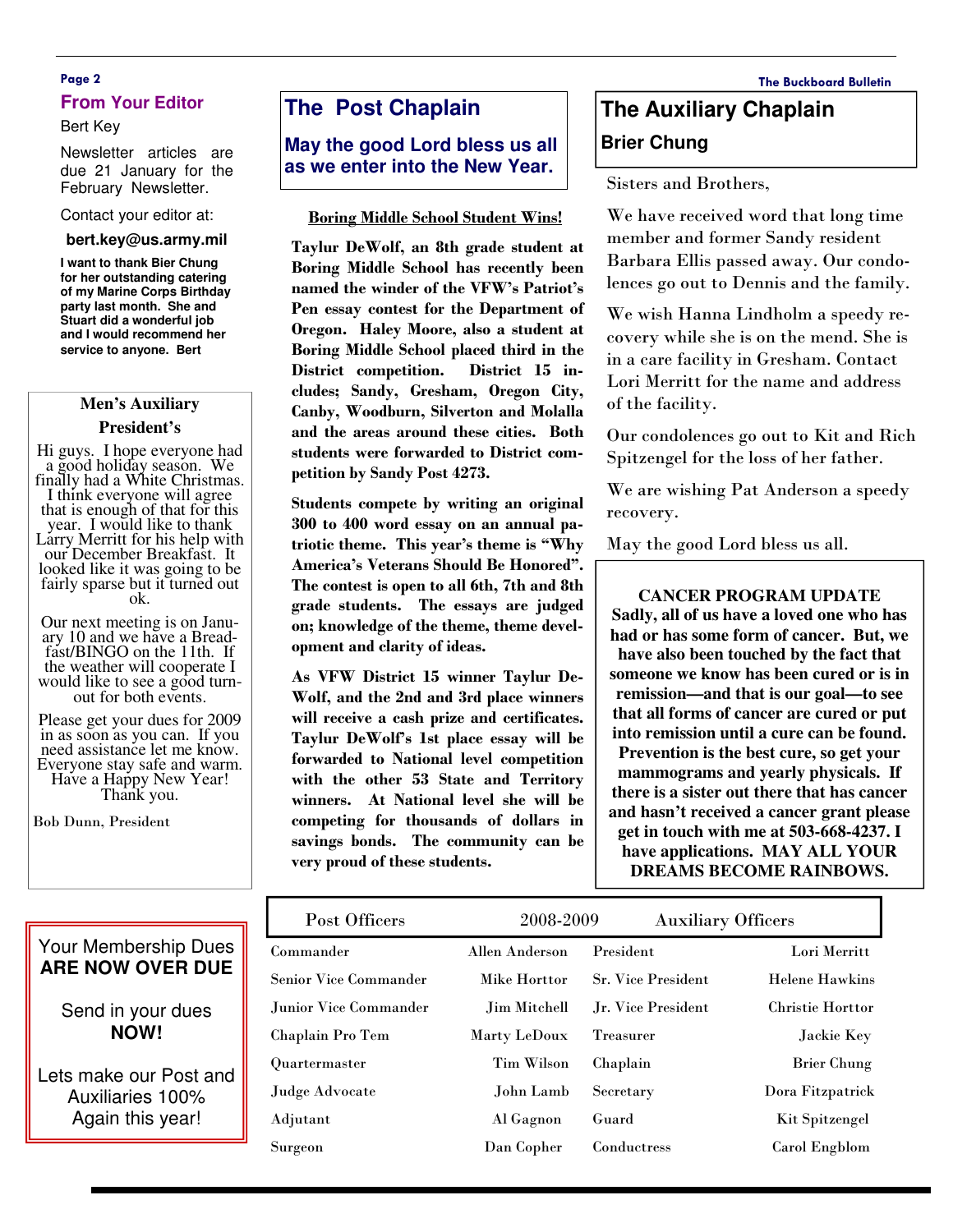#### "First to serve our Veterans"

#### **Damascus Christian High School Student Wins!**

Emily Secomb, a student at Damascus Christian High School has recently been named the winner of the Sandy VFW's "Voice of Democracy" speech contest. Michelle Janik, of Sandy placed second, and Michelle Huggins, also from Damascus Christian placed third. Emily was awarded second place at the District 15 competition.

Students compete by writing and recording an original essay on an annual patriotic theme. This year's theme is "How America's Veterans' Service and Sacrifice Benefit Today's Youth by…" The contest is open to all 9-12 grade students. The recorded speech is judged on; originality, content and delivery. The first, second, and third place students receive a cash prize.

Since 1947 the Voice of Democracy has been the VFW's premier scholarship program. Each year, more than 100,000 high school students compete for more than \$2.5 million in scholarships and incentives that are awarded throughout the competition at Post, District, State, and National levels. The entire community can be extremely proud of all of these young people and their participation in such a worthy program.

#### **From the Judge**

**Question:** Is it necessary for the Commander to use the gavel for each motion?

Answer: The gavel is a symbol of the presiding officient's authority and right to act officially. The gavel<br>should be used at all times so as to command respect.<br>A light tap after a vote merely implies completion of that vote.

**Question:** Does an amendment to a motion need to be refered to the person who originated it?

**Answer:** No, amendments to main motions never require anyone's consent to be proposed; they automati-cally outrank their motions.

**Question:** Can the Post Adjutant publish and distribute the minutes of the prior meeting instead of reading them to the body?

**Answer**: Yes, unless otherwise provided for in the bylaws of the Post.

**Question:** Can a Post Commander appoint himself to the Post House Committee?

**Answer:** The Post Commander is automatically a member of all committees by virtue of his office unless the Post By-Laws specify differently.

**Question:** Once a person has been appointed to the House Committee can he be relieved by the Post Com-mander?

**Answer:** Yes, unless otherwise provided for in the by-laws of the Post.

**Bert Key, Department Judge Advocate** 

### CANTEEN CORNER Lori Merritt

We are back to regular hours of operation! The biggest snow storm to hit this area in 40 years forced us to close the Canteen and postpone the Christmas/Birthday Party scheduled for the 20th, and cancel the Children's Christmas Party on the 21st. We combined the two parties with the New Year's Eve Party. A great time was had by all. Happy New Year everybody!

If anyone is interested in participating in another Texas Hold 'Em Tournament, please let me know so we can get that organized for February.

Big THANKS this month go to:

Allen and Cindi for the beautiful Christmas Trees and decorating the tree upstairs.

Dora Fitzpatrick, Susan Knotts, Jackie Key, and Jewel Lamb for decorating the tree in the Canteen.

Carol Engblom, Jewel Lamb, Kit Spitzengel, and Dora Fitzpatrick for decorating upstairs for the New Year's Eve Party. It was so beautiful.

Valorie Westlund for her generous contribution to the Post's Kitchen Pots and Pans Fund on behalf of Clyde and Yvonne Wentworth.

Mike and Christie Horttor, Allen Anderson, Kris Engblom and Dan Copher for the snow removal around the building.

Samantha Carlson for providing taxi service for the New Year's Eve Party.

Remember Taco's every Wednesday. See you at the Post!

#### VOICE OF DEMOCRACY BANQUET

The Mid-Winter Conference will be held at the Shilo Inn at the Airport February 14, 2009. Tickets are now on sale at Department Headquarters and may be picked up at the Conference. All seats must be reserved and paid for at the time of ordering. We plan to sit as a group so all money and names must be sent in together. If you plan to go please give your money to Lori Merritt by January 18th so she can get our post processed in time. Let her know of any dietary restrictions you may have. Tables seat 10. It would be great if we had at least two tables there to show support for our Patriot's Pen Winner, Taylur DeWolf. The Dinner and Lunch Combined is \$35. Dinner choices are: Chicken Parmesan over Linguine OR Marinated Tri Tip with Chef's Choice Rice or Potato, Salad or Caesar Salad, Vegetables, Dessert, Coffee or Tea. Let Lori know what your choices are when you pay.